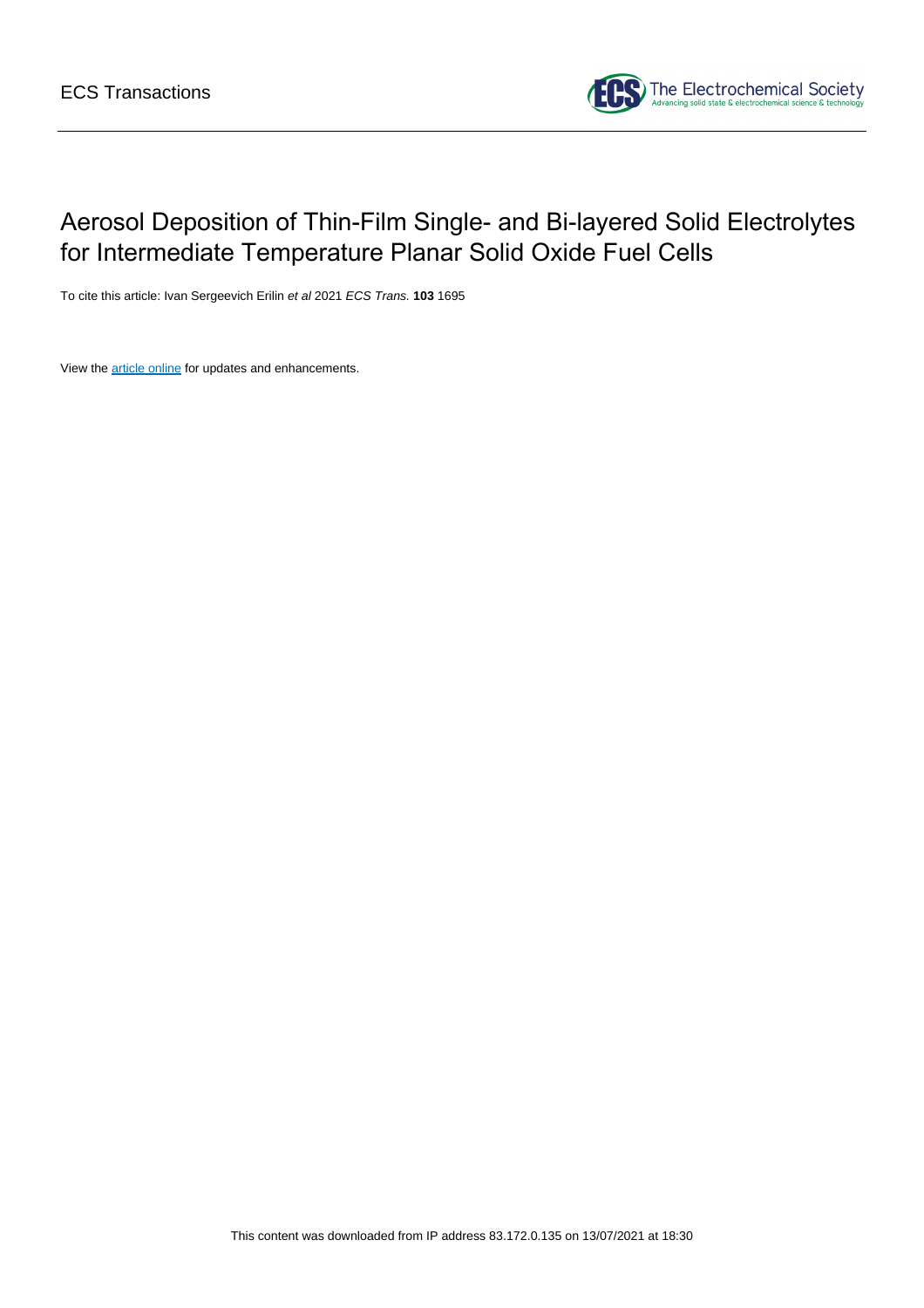#### **10.1149/10301.1695ecst ©The Electrochemical Society ECS Transactions, 103 (1) 1695-1703 (2021)**

# **Aerosol Deposition of Thin-film Single- and Bi-layered Solid Electrolytes for Intermediate Temperature Planar Solid Oxide Fuel Cells**

I. S. Erilin<sup>a</sup>, I. N. Burmistrov<sup>a,b</sup>, D. A. Agarkov<sup>a,b</sup>, V. E. Pukha<sup>c</sup>, D. V. Yalovenko<sup>a</sup>, N. V. Lyskov<sup>c</sup>, M. N. Levin<sup>d</sup>, and S. I. Bredikhin<sup>a,b</sup>

<sup>a</sup> Institute of Solid State Physics RAS, Chernogolovka, Moscow District 142432, Russia b Moscow Institute of Physics and Technology, Dolgoprudniy, Moscow District 141701,

Russia

c Institute of Problems of Chemical Physics RAS, Chernogolovka, Moscow District 142432, Russia

<sup>d</sup> EFKO Group, Biruch Innovation Center, Malobykovo, Belgorod District 309927, Russia

The aerosol deposition (AD) method is a technique for the formation of thin or thick, gas-tight or porous layers by deposition of microscopic powder particles. In the present work, AD was used to deposit thin-film electrolyte and protective buffer layers for planar anode-supported solid oxide fuel cells (SOFCs). The high quality of the deposited layers was confirmed by scanning electron microscopy, as well as electrochemical measurements, including measurements of current-voltage characteristics and impedance spectroscopy. At a working temperature of 800 °C, the anodesupported cell with a bi-layered electrolyte deposited by AD demonstrated an open-circuit voltage of more than 1.04 V, as well as specific power of more than 780 mW/cm<sup>2</sup> . The difficulties, advantages, and peculiarities associated with the formation of thinfilm electrolyte and buffer layers of SOFCs by the AD method have been discussed.

# **Introduction**

One of the main limiting factors with regards to increasing in the specific power and efficiency of solid oxide fuel cells (SOFCs) is the development of deposition techniques for the application of thin-film gas-tight electrolytes (1). Hence, the development of inexpensive, repeatable, and scalable technologies to form thin-film electrolytes is a key direction for SOFC improvement. Despite the existence of well-developed industrial techniques, such as chemical vapor/solution deposition (CVD/CSD) (2), electrochemical deposition (ED) (3), thermal spray (TS) (4), and physical vapor deposition (PVD) (5), all of them require high deposition temperatures or high vacuum, which equates to an increase in the cost of deposition setup and the process itself. Aerosol deposition (AD), also known as vacuum kinetic spraying (VKS), is a technique for deposition of thin or thick, gas-tight or porous layers (6). Deposition occurs due to the impact of high-energy particles onto a substrate and their consequent fragmentation and consolidation. This phenomenon is called room temperature impact consolidation (RTIC) (7). The AD method is distinguished by the ability to form thin or thick, gas-tight or porous nanocomposite ceramic films by using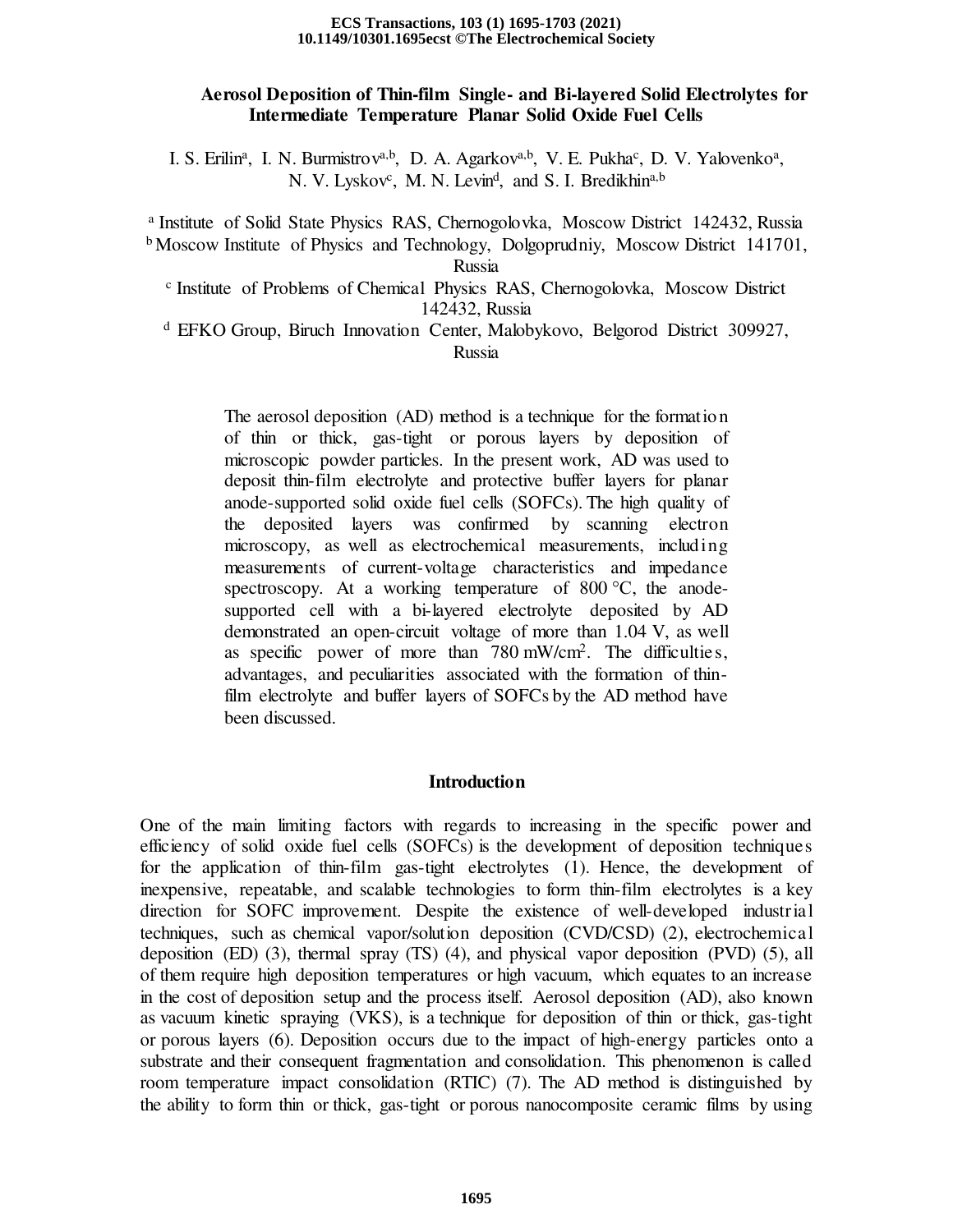a high-energy aerosol jet at low vacuum  $(1 - 1000 \text{ Pa})$  and room temperature. In addition, the AD method is characterized by low equipment costs and easy scaling.

The post-treatment temperatures of electrolyte films can be significantly reduced when deposited by AD in comparison with such techniques of film formation as screen-printing, ink-jet printing, and other wet-ceramic methods. For example, J. Exner et al. demonstrated that in the case of an 8 mol.% yttria-stabilized zirconia (8YSZ) electrolyte deposited by AD, good conducting properties of the membrane can be reached at sintering temperatures as low as 900  $\rm{°C}$  (8, 9). Our team obtained a gas-tight 8YSZ thin-electrolyte layer deposited by AD at sintering temperatures of  $1100 - 1200$  °C (10), whereas membranes formed by screen-printing or ink-jet printing required sintering temperatures in the range of  $1300 - 1400$  °C (11, 12), and even films deposited by magnetron sputtering could not be effectively used without some heat treatment (13). The ability to deposit gas-tight films and films with controlled porosity without any additives in a wide range of thicknesses makes it possible to create all of the functional SOFC layers without intermediate sintering steps and even achieve one-step *in-situ* sintering of the entire cell. In addition, lowering electrolyte sintering temperatures will have a positive effect on the geometry of sintered SOFCs, as high-temperature exposure of anode-supported SOFCs, as well as electrolyte deposition by some sputtering methods, leads to deformation of larger cells and further problems with their assembly into stacks (14). The main drawback of the AD method is the strong dependence on powder and substrate hardness and morphology, as well as on the geometry of the AD apparatus, which makes it difficult to replicate the process when parameters change slightly. In the present work, the aerosol deposition technique was used to deposit thin-film electrolyte and protective buffer layers for anode-supported SOFCs.

# **Experimental**

# General Information about Manufacturing of the SOFCs

Two types of anode-supported SOFCs were manufactured. Both types of cells were button cells with a diameter of 21 mm.

Type-1. A thin-film 8YSZ electrolyte (SOFCMAN, China), deposited on a bi-layered anode substrate NiO/8YSZ: current-collecting and functional sublayers with a thickness of 450 µm (KCeraCell CO., Korea) using the AD method followed by screen-printing of a composite cathode with the composition of  $(La<sub>0.8</sub>Sr<sub>0.2</sub>)<sub>0.95</sub>MnO<sub>3-δ</sub>(LSM)$  synthesized using the glycine-nitrate technique and zirconia co-stabilized with 10 mol.% scandia and 1 mol.% yttria (10Sc1YSZ) (DKKK Co., Japan). The cathode was sintered in air at 1100 °C. The sintering temperature for the 8YSZ layer was 1300 °C.

Type-2. A bi-layered thin electrolyte made of 8YSZ (SOFCMAN, China) and 10 mol.% gadolinia doped ceria (GDC) (FuelCellMaterials Co., USA) protective layer deposited on the bi-layered anode substrate (KCeraCell Co., Korea) using the AD method, followed by screen printing of an active cathode with the composition of (La0.80Sr0.20)0.95CoO3–δ (LSC) (KCeraCell Co., Korea). The cathode was sintered *in-situ* during initial testing of the cell at 950 °C. The sintering temperatures for the 8YSZ and GDC layers were 1300 °C and 1200 °C, respectively.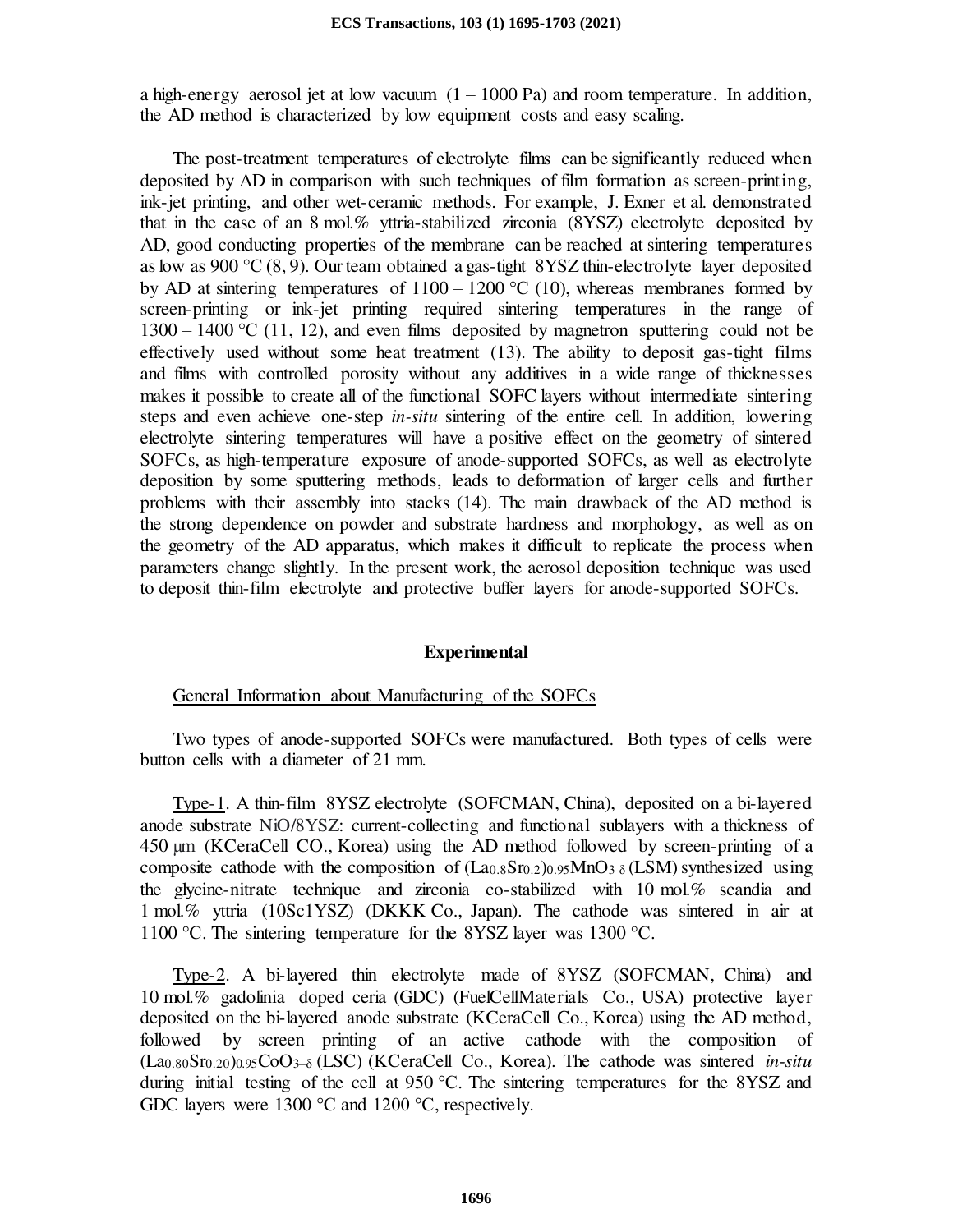The cells were investigated by scanning electron microscopy (Supra 50VP, Zeiss, Germany) as well as by electrochemical measurements including current-voltage characteristics and impedance spectroscopy performed using an Autolab PGSTAT302N instrument equipped with a FRA32 module (Metrohm, Switzerland). The impedance spectra were collected in a frequency range from 0.1 Hz up to 300 kHz at 20 mV voltage amplitude.

## The AD Parameters Specification

The deposition process consisted of two main stages: powder preparation (15) and aerosol deposition of the films. Powder preparation included the following steps: annealing, milling, drying, and grinding. SEM images of the resulting powder are shown in Figure 1. The powders consist of small crystallites with a size of less than 100 nm aggregated into relatively hard particles with a size of up to several micrometers. The powder was dispersed through a mesh directly before deposition to break up soft agglomerates.



Figure 1. (a), (b) 8YSZ (SOFCMAN) powder after preparation, (c), (d) GDC (FCM) powder after preparation.

A schematic of the AD equipment is shown in Figure 2. During the deposition process, the carrier gas flowed into the aerosol chamber where the powder to be deposited was placed. The deposition chamber rested on a vibrating table for active aerosol generation. The aerosol flowed into the nozzle where it was accelerated to near sound velocities and ejected into the deposition chamber towards the substrate. The nozzle could be directed toward the substrate at different angles to clean deposited agglomerates from the surface during film formation and to avoid defects. When the accelerated particles hit the substrate,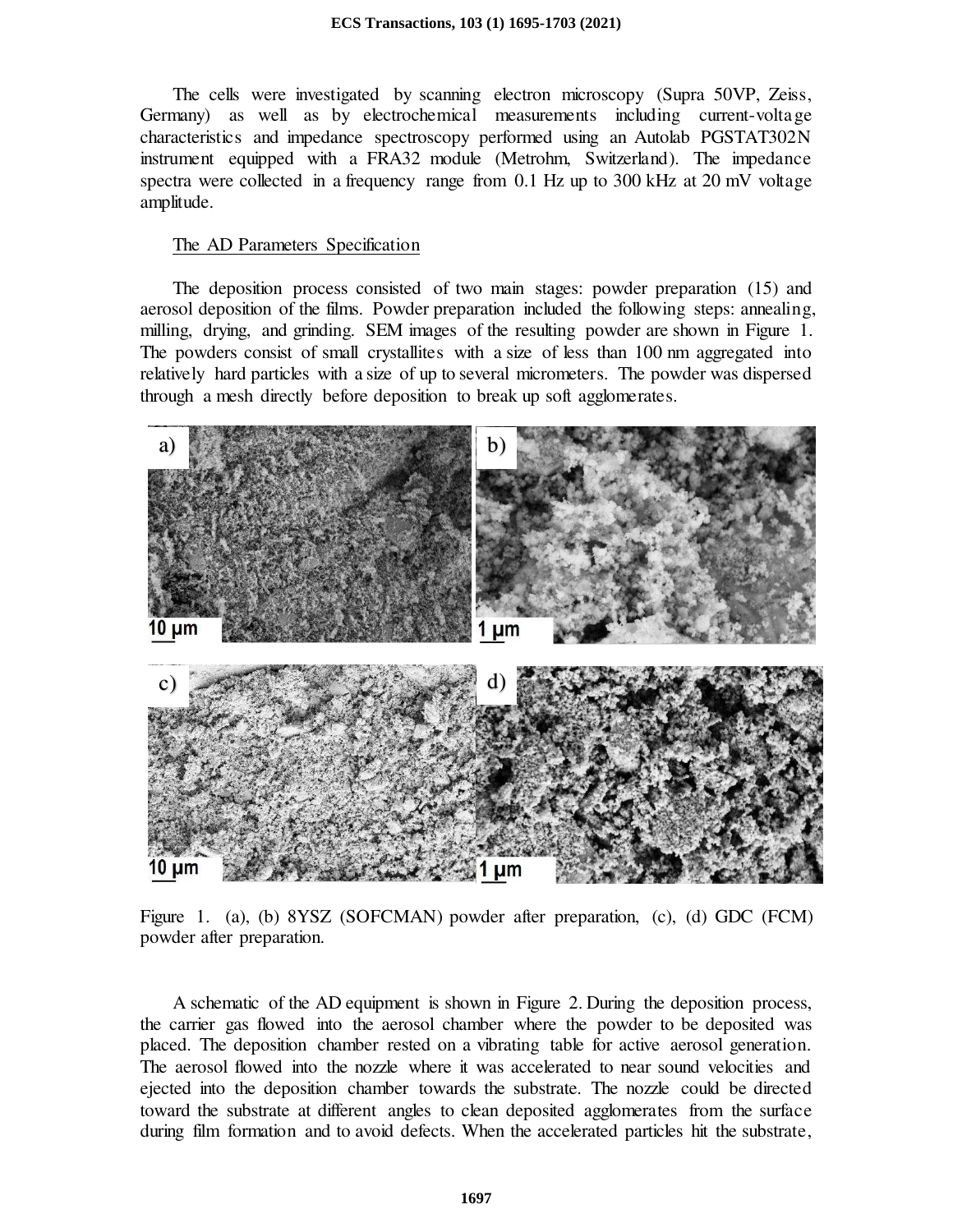they commonly undergo fragmentation, mechanical adhesion, and subsequent consolidation due to the impact of the subsequent particles. Moreover, J. Akedo proposed that crystallites may be subjected to parameters that favor brittle-ductile transition and force particles to undergo plastic deformation (16). The parameters of AD used during the deposition of the bi-layered electrolyte are shown in TABLE I.

| <b>TABLE I.</b> Parameters of AD Used in the Current Research.       |                                         |
|----------------------------------------------------------------------|-----------------------------------------|
| <b>Parameter</b>                                                     | Value                                   |
| <b>Pressure in Deposition Chamber</b>                                | 400 Pa                                  |
| Pressure in Front of the Nozzle                                      | 2.5 <sub>bar</sub>                      |
| <b>Nozzle Throat Diameter</b>                                        | 1 mm                                    |
| <b>Nozzle Exit Diameter</b>                                          | $3 \text{ mm}$                          |
| Angle Between Nozzle and Substrate (90° – Perpendicular Direction of | $40^{\circ}$ (8YSZ), $60^{\circ}$ (GDC) |
| the Nozzle to the Substrate)                                         |                                         |
| <b>Distance Between Nozzle and Substrate</b>                         | $10 \text{ mm}$                         |
| Gas-carrier                                                          | Nitrogen                                |



Figure 2. The general schematic of an AD apparatus.

### **Results and Discussion**

 SEM images of the surface of the 8YSZ electrolyte and GDC buffer layers after deposition and heat treatment are shown in Figure 3. The deposited films demonstrate a nanocrystalline well-compacted structure without any micro defects. 8YSZ particles were smaller after deposition and the structural units of the resulting films were less than 100 nm. After deposition, most of the GDC particles were small enough that they could not be clearly distinguished with the SEM equipment employed, which means that they were probably smaller than 50 nm. The inhomogeneity of the GDC film surface, which can be seen in Figure 3c, can be explained by an uncrushed particle that deposited on the surface of the film and was then displaced by the following particle stream. If we compare the morphology of the raw deposited films (Figure 3a, c) with the morphology of the prepared powders (Figure 1), we can conclude that the powder particles after impact with the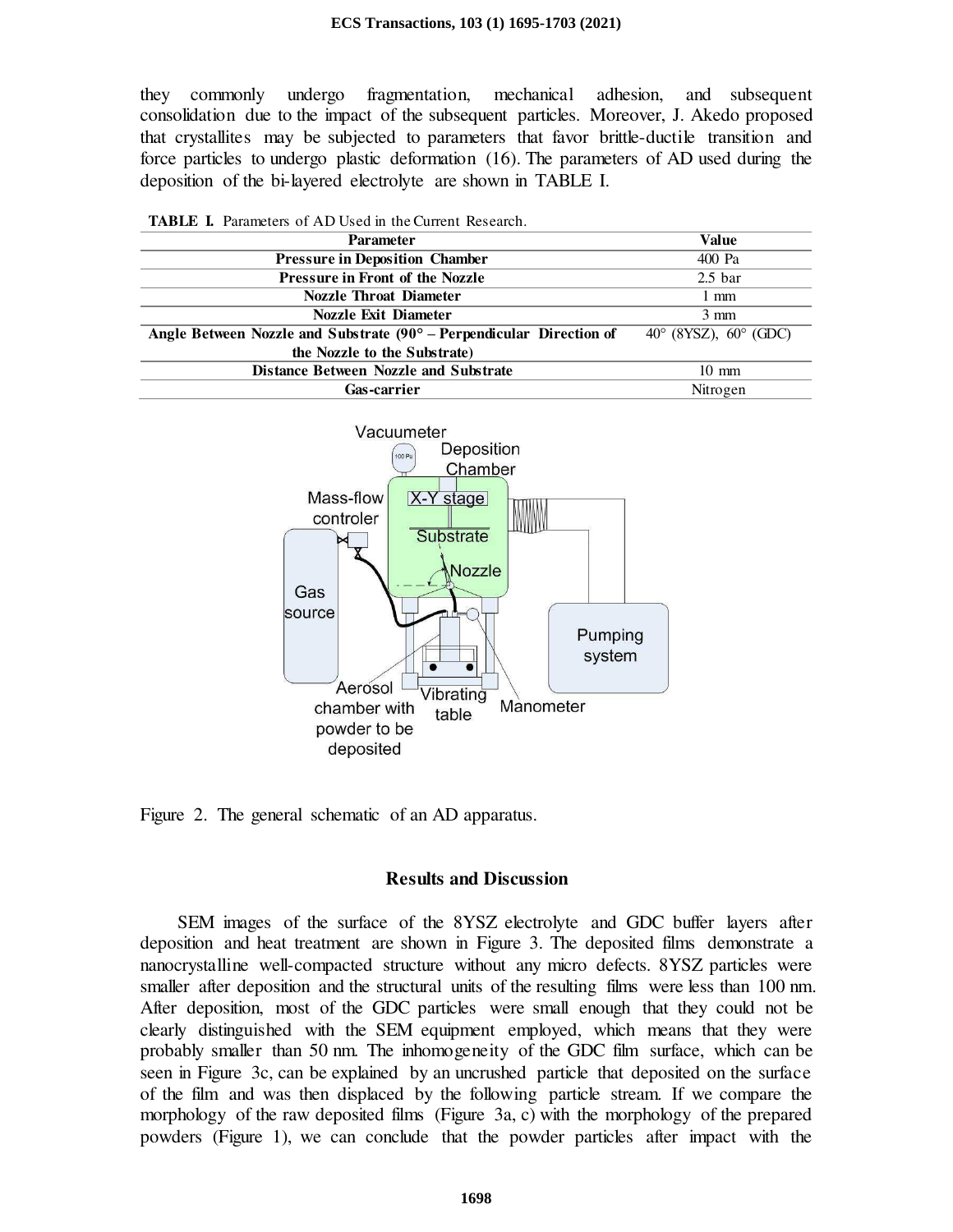substrate completely deagglomerate to single crystallites. However, whether there was a reduction in the size of the crystallites themselves cannot be determined for sure. Though tests of the porosity of the deposited films were not conducted, it is believed that their structure after deposition is not gas-tight enough to work as a solid electrolyte membrane for hydrogen-fueled SOFCs. The SEM images of deposited layers after annealing show significant grain growth and a more dense structure. The 8YSZ electrolyte films (Figure 3b) have a grain size of around 1 μm and these films are free of harmful defects, which indicates their good potential as a membrane for SOFCs.



Figure 3. (a) Surface of 8YSZ layer after deposition, (b) surface of 8YSZ layer after deposition and sintering at 1300 °C, (c) surface of GDC layer after deposition, (d) surface of GDC layer after deposition and sintering at 1200 °C.

It is worth mentioning that although it is usually the main objective of AD to deposit gas-tight films without requiring any heat treatment, this is not an absolute necessity for anode-supported SOFCs, as the ceramic support can be heated as needed. Moreover, the nanocrystalline structure of the films deposited by AD is not favorable for charge transfer due to the distributed grain boundaries, so some heat treatment of the films is always desirable. Therefore, it was not the goal of the current research to achieve gas-tight films from the deposition alone, but rather defect-free, thin films with consistent thickness and good adhesion. Sintering temperatures of 1300 °C and 1200 °C for the 8YSZ and GDC layers, respectively, were chosen as temperatures corresponding to the best quality of the bi-layered membrane that will be used as a reference point for future research in the area of sintering temperature reduction. It should be noted that the deposition parameters are strongly dependent on powder morphology, and AD equipment geometry, and can be used without any adjustment only if these factors are similar. Otherwise, parameters from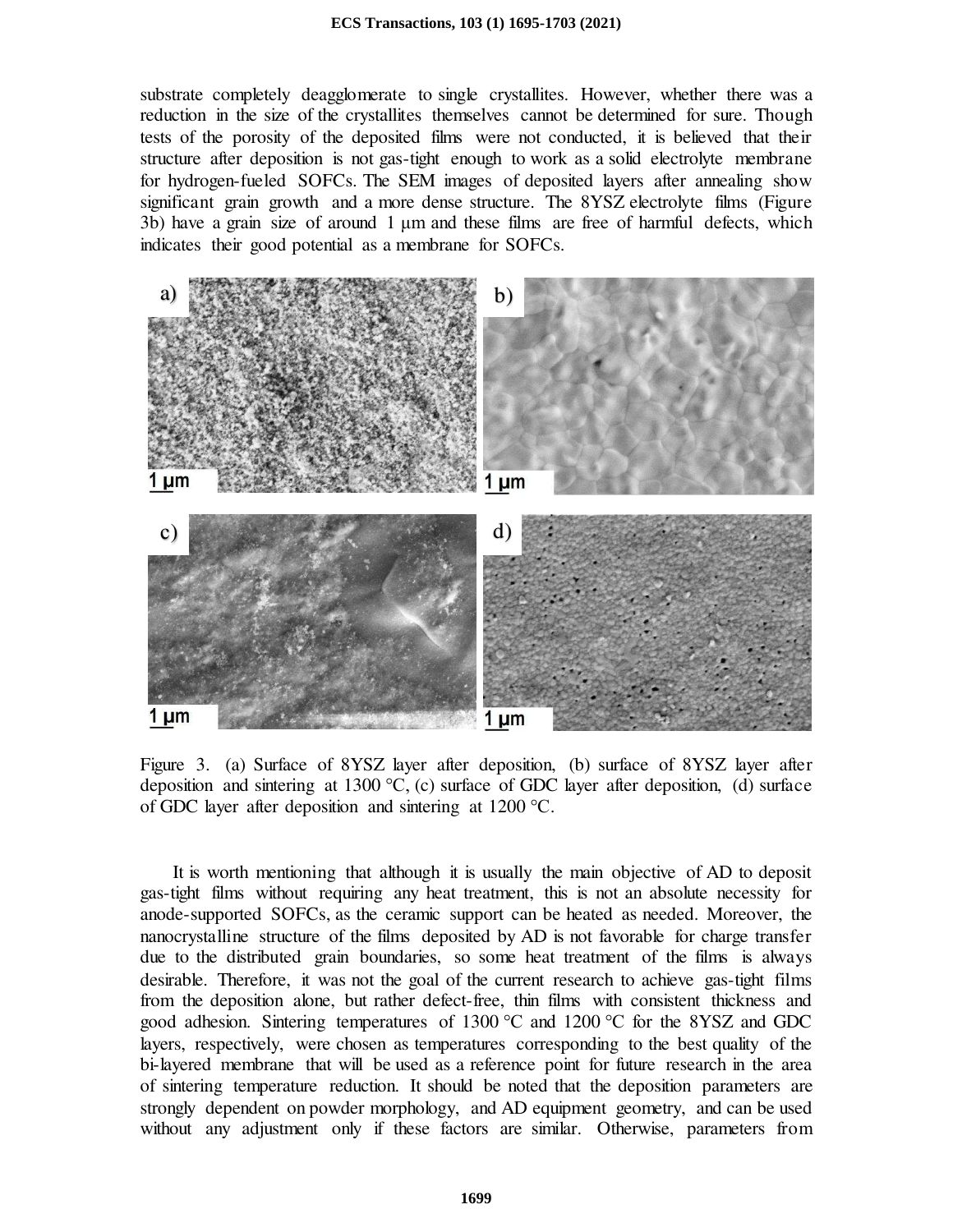TABLE I should be regarded only as applicable for AD in general. As mentioned earlier, the reduction of crystallite size was arguable, and the processes that took place during the deposition procedure may not be considered true RTIC because it is widely believed that crystallite size reduction is the inherent characteristic of the RTIC phenomenon (7, 17, 18) and the AD method. However, a reduction in crystallite size may not be necessary in the case of films that are to be sintered at high-temperature, and, in fact, may even be the cause of harmful post-sintering pores and cracks forming as was the case in (19) and was also mentioned in (8). One possible explanation of the post-sintering pores and cracks is the uneven growth of crystallites (20) that underwent the RTIC effect in films deposited using AD due to the presence of anisotropic non-uniform mechanical stresses (21), especially at elevated temperatures (6). In this way, even when the RTIC mechanism is desirable, one should consider that it can cause mechanical stresses in the film and consequent pores and cracks after exposure to elevated temperatures, so a balance must be found. SEM images of cross-sections of the type-1 and type-2 cells after testing are shown in Figure 4. The cross-sections of both types of cells demonstrate thin electrolyte layers with a coarsegrained dense structure and good adhesion to the electrodes. The thicknesses of the layers are about 4 μm for the 8YSZ electrolyte in the type-1 cell, and 2 μm for the 8YSZ electrolyte, and 1 μm for the GDC buffer layer in the type-2 cell. The films have unconnected pores with sizes of less than 100 nm. Note the dense structure of the GDC layer, which is rarely achieved when formed by wet-ceramics techniques (22).



Figure 4. (a) SOFC with 8YSZ electrolyte and LSM cathode (type-1 cell):  $A$  – anode functional layer,  $B - 8YSZ$  electrolyte,  $D - LSM$  cathode; (b) SOFC with  $8YSZ$  electrolyte, GDC buffer layer, and LSC cathode (type-2 cell):  $A$  – anode functional layer,  $B - 8YSZ$ electrolyte,  $C - GDC$  buffer layer,  $D - LSC$  cathode.

Measurements of the electrochemical characteristics for both types of cells are shown in Figures 5, and 6. The cells were tested at temperatures of 750 and 800 °C with humidified hydrogen as the fuel and air as the oxidant. The open-circuit voltage was higher than 1 V for both cells at all conditions, which is direct evidence of the uniformly dense structure of the electrolyte and the absence of electron leaks through it. At 800 °C the power density of the type-1 and type-2 cells was higher than  $0.40$  W/cm<sup>2</sup> and  $0.75$  W/cm<sup>2</sup>, respectively. The large slope of the I-V curve in Figure 5 and the high polarization losses in the impedance spectra (Figure 6) of the type-1 cell is probably a result of low activity, non-ideal structure, and morphology of the composite LSM cathode. The ohmic losses of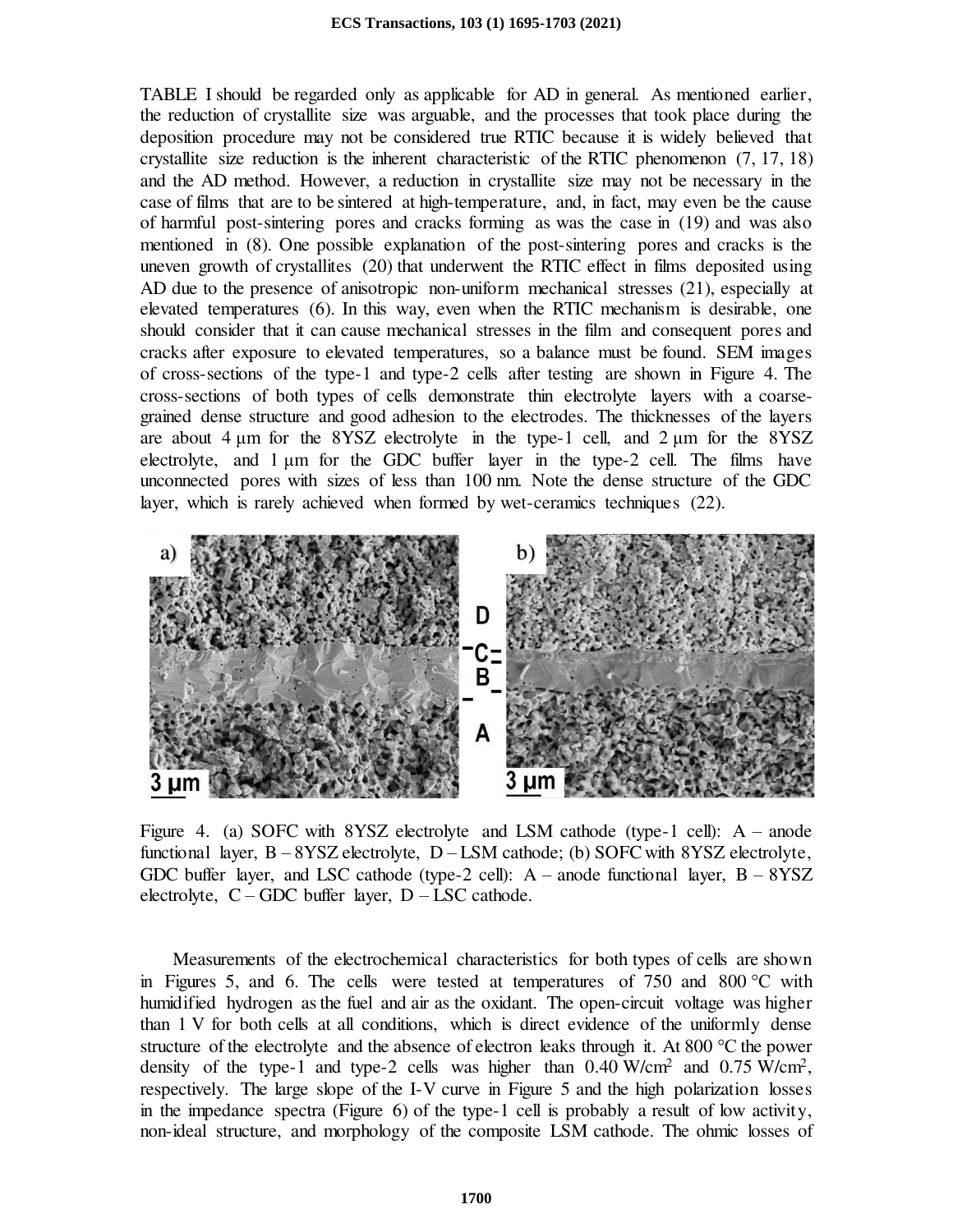#### **ECS Transactions, 103 (1) 1695-1703 (2021)**

the cells can be separated from the total resistance by the high-frequency intercept of the impedance curve with the real axis of the spectrum. The ohmic losses at 750 °C and 800 °C are about 0.175  $\Omega \times \text{cm}^2$  and 0.150  $\Omega \times \text{cm}^2$  for the type-1 cell and are about 0.140  $\Omega \times \text{cm}^2$ and  $0.095 \Omega \times \text{cm}^2$  for the type-2 cell (Figure 6). In this way, at intermediate temperatures, the contribution of the ohmic resistance is not dominant even for such an active cathode as LSC. The lower ohmic resistance of the type-2 cell can be partially explained by the thinner electrolyte structure and the interaction of the cathode material with the 8YSZ electrolyte at high temperatures in the case of the type-1 cell.



Figure 5. Current-voltage and Power characteristics of the type-1 and type-2 SOFCs.



Figure 6. Nyquist plot of the impedance spectra of the type-1 and type-2 SOFCs measured at 750  $\,^{\circ}$ C and 800  $^{\circ}$ C.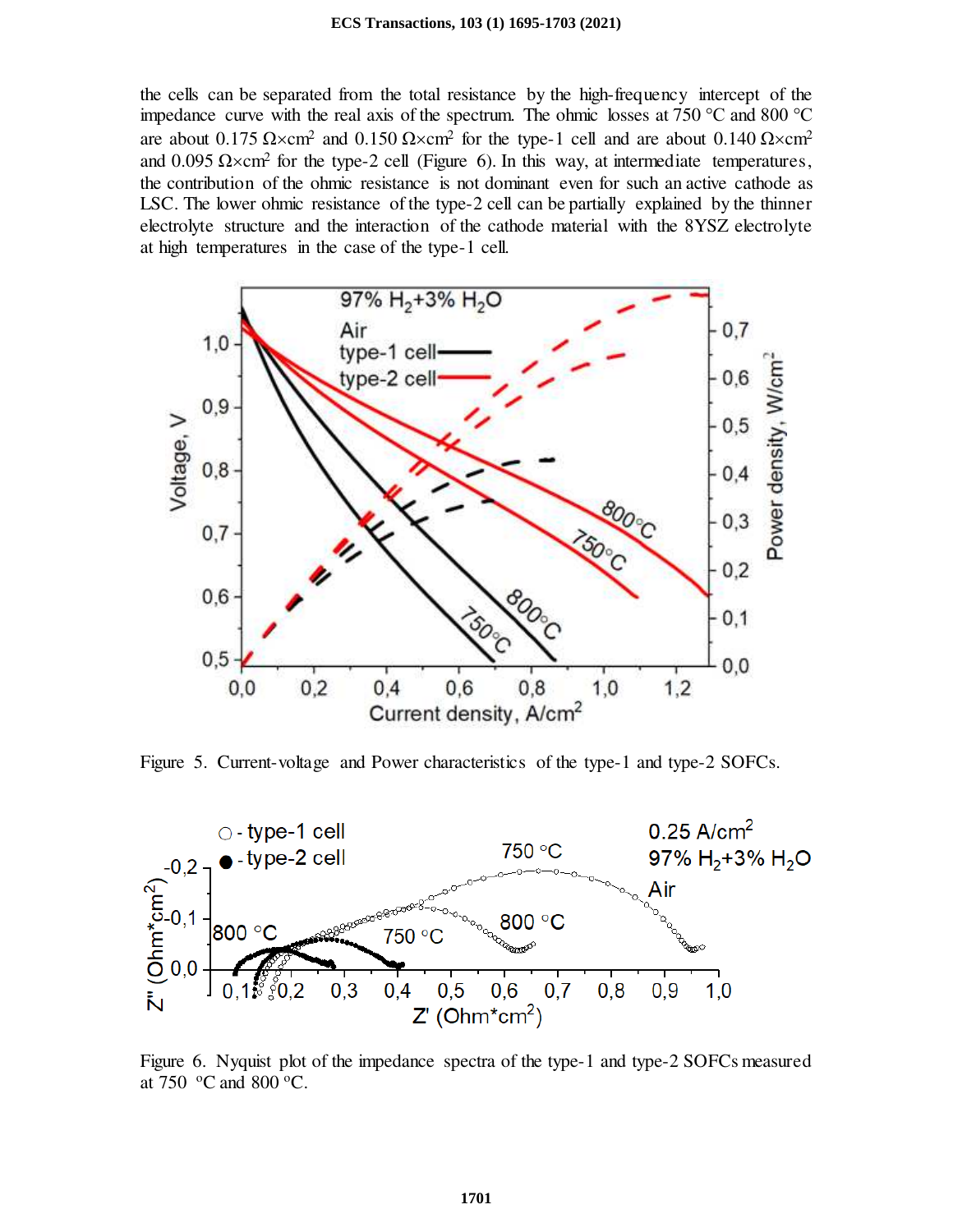## **Conclusions**

The high quality of the electrolytes deposited by AD for both types of SOFCs has been confirmed by SEM, as well as electrochemical measurements, including measurements of current-voltage characteristics and impedance spectroscopy. At a working temperature of 800 °C, anode-supported cells with humidified hydrogen fuel, and air as the oxidant demonstrated an open-circuit voltage of more than 1 V for both types of SOFCs, as well as a specific power density of more than 420 mW/cm<sup>2</sup> and 780 mW/cm<sup>2</sup> for the type-1 and type-2 SOFCs, respectively. The ohmic losses at  $750^{\circ}$ C and  $800^{\circ}$ C were about  $0.175 \Omega \times \text{cm}^2$  and  $0.150 \Omega \times \text{cm}^2$  for the type-1 cell and about  $0.140 \Omega \times \text{cm}^2$  and  $0.095$  Ω×cm<sup>2</sup> for the type-2 cell, thus they are not prevailing components of the total resistance even in the case of such an active cathode as LSC.

The results suggest that the AD method has potential to be an inexpensive, easily scalable industrial technique for thin-film electrolyte deposition for intermediate temperature SOFCs. The RTIC phenomenon in the form of a decrease in the crystallite size is not a necessary condition in the case of films that will go through high-temperature heat treatment. Moreover, a reduction in the size of the crystallites may even cause postsintering pore and crack formation. Future research will include scaling-up the electrolyte deposition to substrates with an area of 100x100 mm<sup>2</sup> , research in the area of reducing the sintering temperatures of electrolytes to 900 °C while preserving their hermeticity and conductive properties, and a techno-economic analysis of how the use of AD impacts cell fabrication costs.

## **Acknowledgments**

This work was supported by the Russian Scientific Foundation grant 17-79- 30071 "Scientifically grounded optimization of power and mass-dimensional characteristics of planar SOFC stacks and development of fuel processor for highlyefficient transport and stationary power plants".

# **References**

- 1. S. Kang., J. Lee, G. Y. Cho, Y. Kim, S. Lee, S. W. Cha, and J Bae, *Int. J. Hydrog. Energy*, **45**, 33980 (2020).
- 2. D. Y. Jang, M. Kim, J. W. Kim, K. Bae, J. W. Son, M. V. Schlupp, and J. H. Shim, *J. Electrochem. Soc.*, **164**, F484 (2017).
- 3. D. Das, B. Bagchi, and R. N. Basu, *J. Alloys Compd*., **693**, 1220 (2017).
- 4. R. Hui, Z. Wang, O. Kesler, L. Rose, J. Jankovic, S. Yick, R. Maric, and D. Ghosh, *J. Power Sources*, **170**, 308 (2007).
- 5. P. Coddet, H.-L. Liao, and C. Coddet, *Adv. Manuf.*, **2**, 212 (2014).
- 6. J. Akedo and M. Lebedev, *Jpn. J. Appl. Phys.*, **38**, 5397 (1999).
- 7. J. Akedo, *J. Am. Ceram. Soc.*, **89**, 1834 (2006).
- 8. J. Exner, T. Nazarenus, D. Hanft, J. Kita, and R. Moos, *Adv. Mater.*, **32**, 1908104 (2020).
- 9. J. Exner, J. Kita, and R. Moos, *J. Mater. Sci.*, **54**, 13619 (2019).